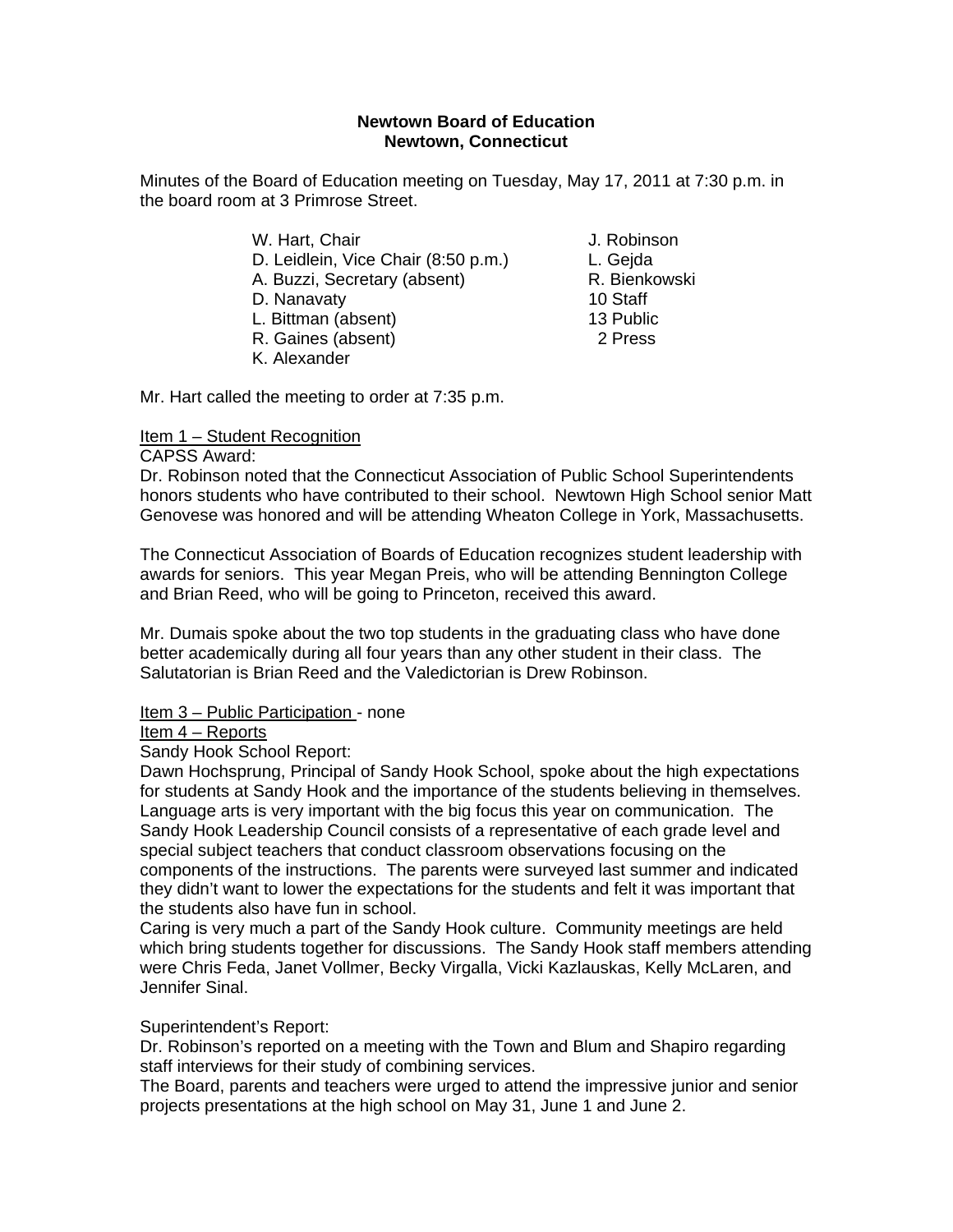Board of Education **-2-** Figure 2. The May 17, 2011

Our teacher evaluation committee is working on a teacher growth plan to pilot next year. The Strategic Planning Committee met for two days. The original three objectives have been revised to become five. There will be some tweaking with actions teams before coming to the Board.

For the first time the  $8<sup>th</sup>$  grade students at the middle school presented an ongoing review of their trip to Washington, D.C.

Dr. Robinson thanked the teachers who volunteered to call over 900 households to remind them of the budget vote today.

There were no facilities or policy sub committee meetings.

#### Early Release Day Report:

Dr. Gejda said the focus has been on student writing, addressing what good writing looks like and what we do if the students don't keep up with our standards. We have been meeting in small professional learning groups by grade level in the district. Susan Ruddock, teacher at Head O'Meadow School spoke about the writing rubric for grade three and provided examples of the results in her class this year.

Mrs. Leidlein joined the meeting at 8:40 p.m.

Mr. Nanavaty asked what the teachers did in subjects like business and music on the early release days. The response was they are adapting writing strategies to their subjects.

Dr. Gejda said the PLC process is developing at the high school. The other subject areas also include writing. She would provide a listing for the last presentation.

#### Item 2 – Consent Agenda

Mr. Alexander moved to approve the consent agenda. Mrs. Leidlein seconded. Vote: 4 ayes

Mr. Nanavaty asked to remove the request by Christina Pierce. All were in favor of modifying the motion.

The items approved were the minutes of May 2, 2011 with the change from Mrs. Leidlein on page 3, sixth paragraph to remove "or the social studies position" from paragraph six, third line, the minutes of April 12, 2011, the donations to Newtown High School of \$200 from Taunton Press for the Future Business Leaders of America, a vehicle to the automotive repair classes, and \$200 from the Poetry Foundation to purchase poetry books for the library, the Newtown high School field trip to museums in Philadelphia, Pennsylvania, the resignation of Sheila Blachman, district Inclusion Facilitator, the resignation for retirement of Julie Birch, teacher at Head O'Meadow School, the resignation of Elisabeth Neeb, teacher at Middle Gate School, and the child rearing leave of absence for Nicole Sieber through the end of this school year. Vote: 4 ayes

#### Item 4 – Financial Report

Mr. Bienkowski said this is our closeout month and there were no transfers. We have an additional \$33,000 for tutoring expenses for special education students and expulsions. Special education placements have gone up with two more students being placed. The amount from the excess cost grant will be \$365,000.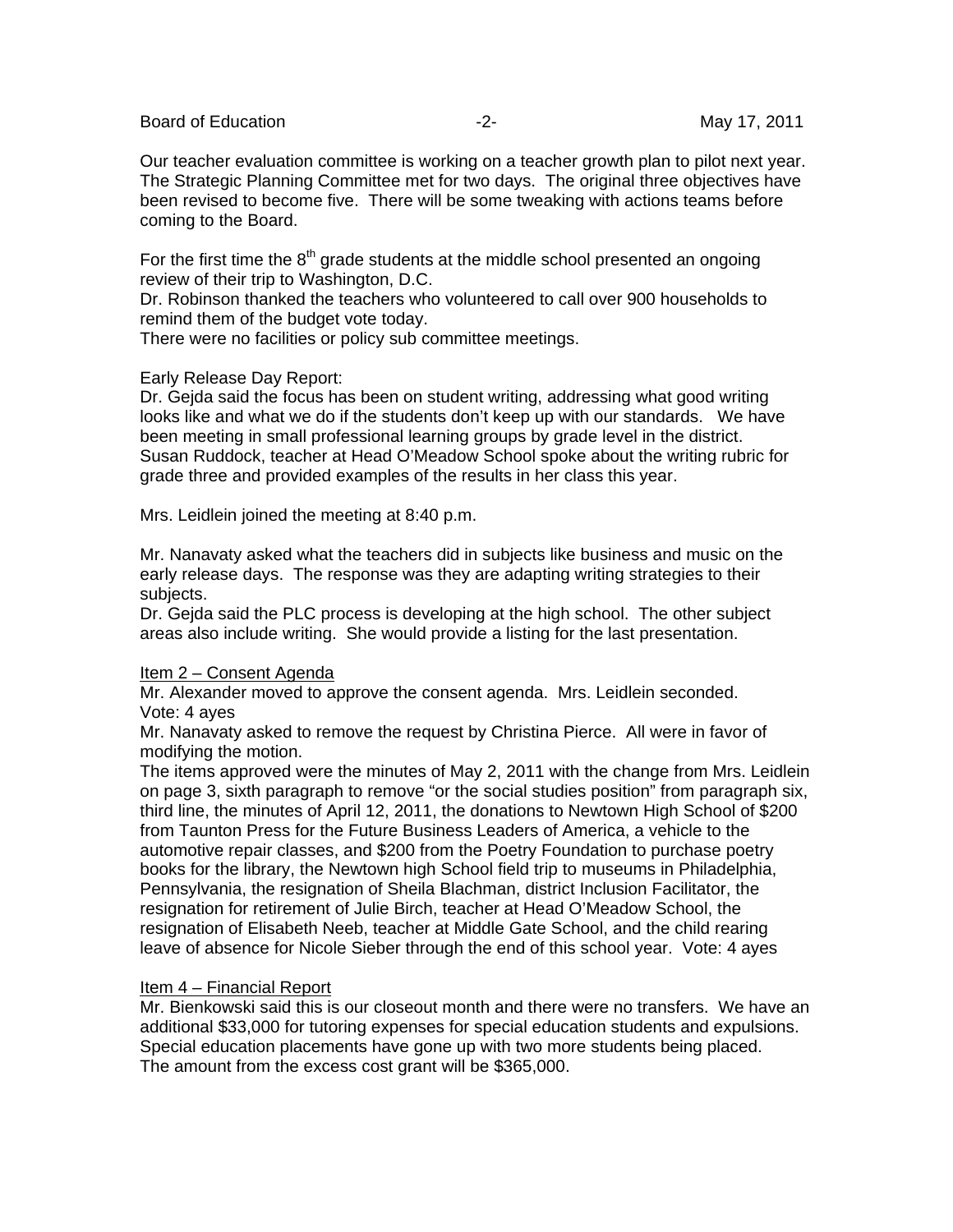Board of Education **-3-** Figure -3- May 17, 2011

Mr. Nanavaty was concerned about this year's deficit for unemployment and employee benefits. We are looking at eliminating EAs who may be eligible for unemployment next year.

Mrs. Leidlein pointed out that we transferred \$35,000 out of that account to meet deficits in other accounts. She asked if there was a way to decrease the tutoring costs. Dr. Robinson said the only other option is using teachers which is half the cost. Mr. Hart said we can't guarantee which teachers would be available. We should look at other options besides Excel.

MOTION: Mrs. Leidlein moved to approve the financial report for the month ending April 30, 2011. Mr. Nanavaty seconded. Vote: 4 ayes

Mr. Hart postponed the discussion on the transfer policy. The budget adoption will be at the June 7 meeting.

MOTION: Mr. Alexander moved that the Board of Education approve the minutes of the special meeting regarding an expulsion on April 4, 2011. Mr. Hart seconded. Vote: 2 ayes, 2 abstained (Mrs. Leidlein, Mr. Nanavaty)

MOTION: Mr. Nanavaty moved that the Board of Education approve the minutes of the special meeting regarding an expulsion on April 26, 2011. Mr. Alexander seconded. Vote: 3 ayes, 1 abstained (Mrs. Leidlein)

MOTION: Mr. Alexander moved that the Board of Education approve the minutes of the special meeting regarding an expulsion on May 10, 2011. Mr. Hart seconded. Vote: 2 ayes, 2 abstained (Mrs. Leidlein, Mr. Nanavaty)

Item 6 – New Business

Educational Technology Curriculum Grades K-8:

Dr. Gejda said this curriculum would be embedded in content area curriculum and is connected to our technology plan.

Bev Bjorklund showed an example of the technology program at Head O'Meadow School. Tina Welsh gave demonstrations of grade 7 and 8 student computer projects.

Policy 8-602.1 Section 504 Due Process:

Dr. Robinson said there are some changes because we weren't meeting the current law. We used CABE and our attorney as references.

Dr. Gejda said we want to make sure we are being cognizant of the changes being made. We have had presentations by attorneys to staff to be sure we are meeting the letter of the law.

Dr. Robinson stated that the guidelines don't come before the Board. Mrs. Leidlein asked to see them.

MOTION: Mrs. Leidlein moved that the Board of Education go into executive session regarding student discipline and invited Dr. Robinson. Mr. Nanavaty seconded. Vote: 4 ayes